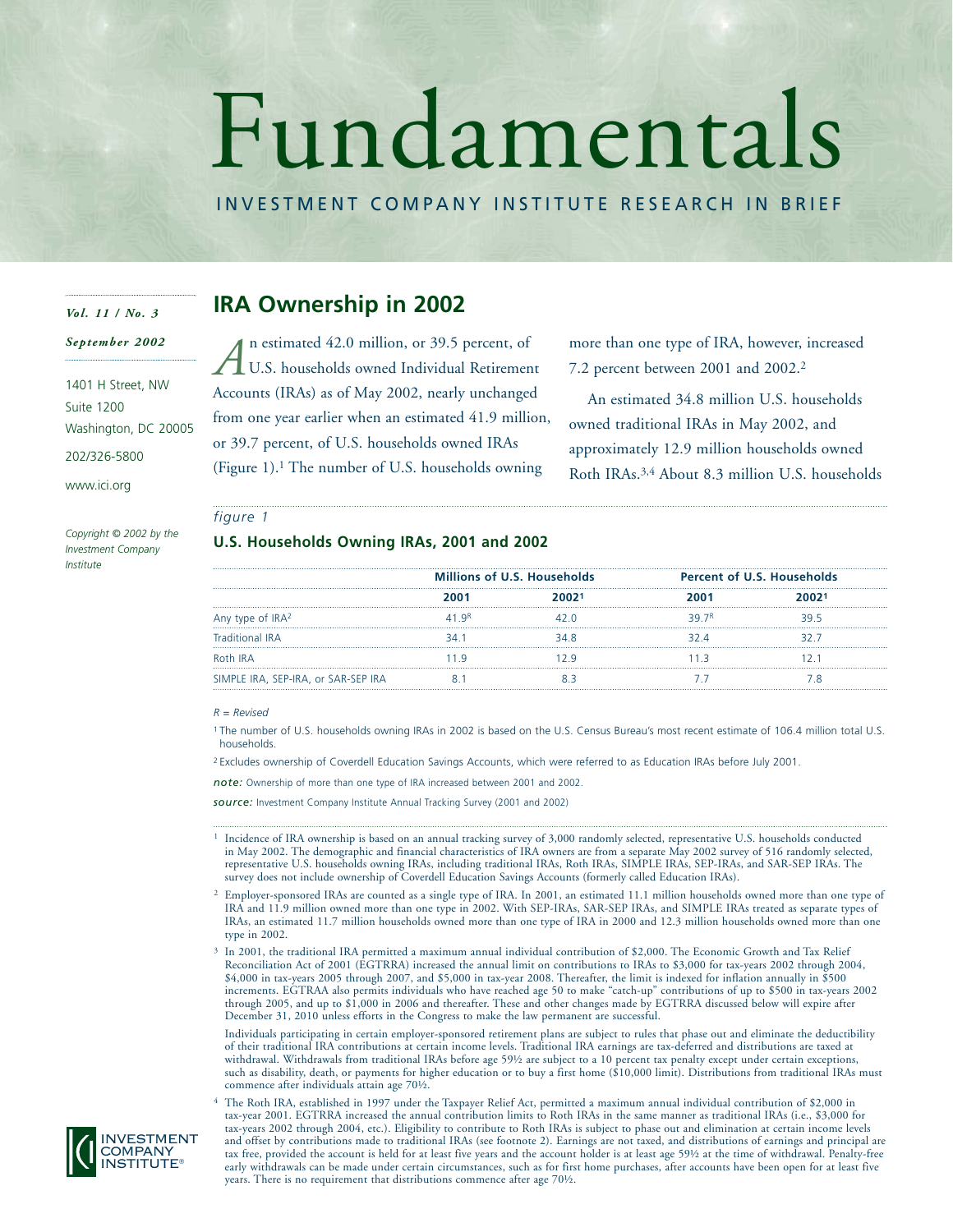owned employer-sponsored IRAs, such as SIMPLE IRAs, SEP-IRAs, or SAR-SEP IRAs.5

## **Characteristics of Households Owning IRAs**

*Traditional IRAs.* Households owning traditional IRAs in May 2002 tended to have greater financial assets but lower income than households holding other types of IRAs (Figure 2). The financial decisionmakers of traditional IRA households generally were older and more likely to be retired than were the financial decisionmakers of Roth or employer-sponsored IRA households.

Traditional IRA households held a median of \$30,000 in their traditional IRAs in May 2002, typically held in one account (Figure 3). Most traditional IRA households held these accounts at full-service brokerages, bank or savings institutions, or mutual fund companies. Forty-eight percent of traditional IRA households had traditional IRAs that included assets "rolled over" from employersponsored retirement plans. Traditional IRA households had median total IRA assets of \$37,300 in May 2002, and nearly one-third of these households also owned Roth IRAs (Figure 2).

*Roth IRAs.* Households owning Roth IRAs had the largest median income but the lowest median financial assets of all IRA households (Figure 2). The financial decisionmakers of Roth IRA households also had the lowest median age of all IRA household financial decisionmakers. The majority of Roth IRA households owned one Roth IRA account, with a median balance of \$7,000 in May 2002 (Figure 4). Nearly one-third of Roth IRA households opened a Roth IRA as their first IRA account. Roth IRA households most often held Roth IRA accounts at full-service brokerages, mutual fund companies, or independent financial planning firms. The median total IRA assets for Roth IRA households were \$12,400 (Figure 2).

Forty-two percent of Roth IRA households initially opened Roth IRAs in 2000 or later (Figure 4). These "recent" Roth IRA households had lower median income and financial assets than households that initially opened Roth IRAs in 1998 or 1999 (Figure 5). Furthermore, the Roth IRA was more often the first IRA this recent group had ever owned.

*Employer-Sponsored IRAs.* The financial decisionmakers of households with employersponsored IRAs had a median age of 46 years, and more than four-fifths of these individuals were working and 35 percent were self-employed (Figure 2). Fifty-seven percent of households with employer-sponsored IRAs owned traditional IRAs, and 24 percent owned Roth IRAs. Households with employer-sponsored IRAs had a median of \$30,000 invested in all types of IRAs in May 2002.

<sup>&</sup>lt;sup>5</sup> The SIMPLE IRA, created by the Small Business Job Protection Act of 1996 for employers with no more than 100 employees, permitted employees to make annual elective contributions of up to \$6,500 in tax-year 2001. EGTRAA increased the SIMPLE IRA annual contribution limit to \$7,000 for tax-year 2002, and increases the annual limit in increments until it reaches \$10,000 in 2005. Employers must match employee elective contributions dollar-for-dollar up to 3 percent of the employee's compensation or provide a 2 percent contribution for all eligible employees. Distributions from SIMPLE IRAs are generally taxed under the rules applicable to traditional IRAs. Early withdrawals are usually subject to the provisions applicable to traditional IRAs, but those made within two years of the date on which an individual first began to participate in the program are subject to a 25 percent rather than a 10 percent early withdrawal tax.

Simplified Employee Pension (SEP) IRAs, created under the Revenue Act of 1978, are arrangements established by an employer for each eligible employee. Employees receive immediate vesting in employer contributions and generally direct investments. In tax-year 2001, employers were able to contribute a maximum of 15 percent of compensation annually, with \$170,000 being the limit on compensation that could be considered when calculating the annual contribution. EGTRAA increased the annual employer contribution limit to 25 percent of compensation, with a compensation limit of \$200,000, for tax-year 2002 (indexed thereafter in increments of \$5,000). Distributions from SEP-IRAs are generally taxed under the rules applicable to IRAs. Early withdrawals are subject to the early withdrawal tax applicable to IRAs.

A SAR-SEP IRA is a SEP-IRA with a salary reduction feature. The Small Business Job Protection Act prohibited the formation of new SAR-SEPs after December 31, 1996.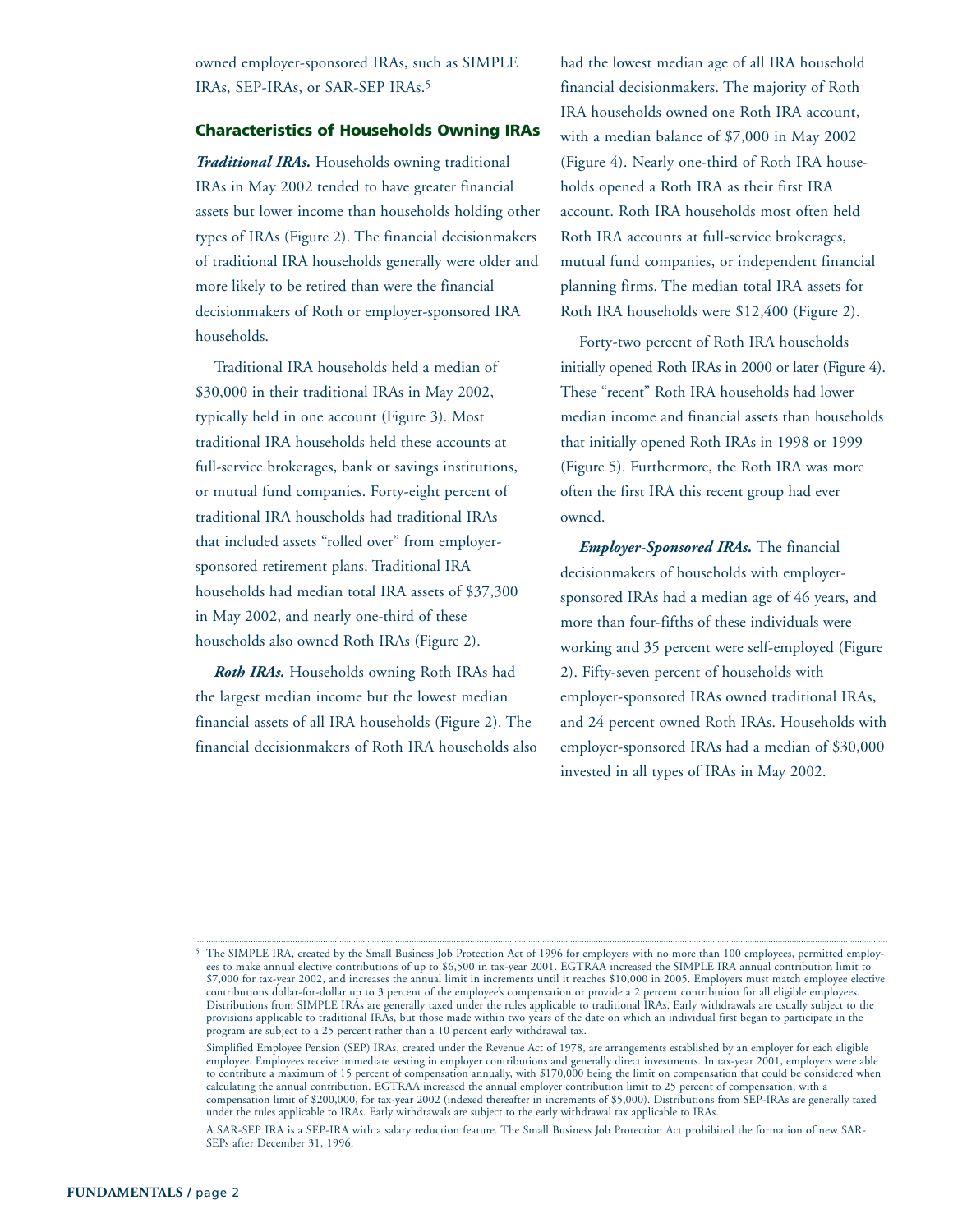## **Types of Investments in IRAs**

In May 2002, nearly three-quarters of traditional and Roth IRA households and nearly 60 percent of employer-sponsored IRA households held mutual funds in their IRA portfolios, usually stock mutual funds (Figure 6). The next most frequently held

investment in IRAs was individual stock. Thirty-nine percent of traditional IRA households and about one-quarter of Roth and employer-sponsored IRA households owned individual stocks in their IRAs.

## *figure 2*

## **Characteristics of U.S. Households Owning IRAs**

|                                                 |                                  | Type of IRA Owned                |                           |                                                          |  |
|-------------------------------------------------|----------------------------------|----------------------------------|---------------------------|----------------------------------------------------------|--|
|                                                 | Own<br>Any Type of<br><b>IRA</b> | <b>Traditional</b><br><b>IRA</b> | <b>Roth</b><br><b>IRA</b> | <b>Employer-</b><br><b>Sponsored</b><br>IRA <sup>1</sup> |  |
| Median Per Household                            |                                  |                                  |                           |                                                          |  |
| Age of household primary or co-decisionmaker    | 47 years                         | 50 years                         | 43 years                  | 46 years                                                 |  |
| Household income                                | \$55,000                         | \$60,000                         | \$65,000                  | \$62,500                                                 |  |
| Household financial assets <sup>2</sup>         | \$150,000                        | \$175,000                        | \$100,000                 | \$140,700                                                |  |
| Household financial assets in all types of IRAs | \$20,000                         | \$37,300                         | \$12,400                  | \$30,000                                                 |  |
| Percent of Households                           |                                  |                                  |                           |                                                          |  |
| Married <sup>3</sup>                            | 64                               | 67                               | 66                        | 68                                                       |  |
| College or postgraduate degree <sup>3</sup>     | 55                               | 58                               | 64                        | 56                                                       |  |
| Employed full- or part-time <sup>3</sup>        | 74                               | 70                               | 81                        | 82                                                       |  |
| Self-employed <sup>3</sup>                      | 20                               | 21                               | 20                        | 35                                                       |  |
| Retired from lifetime occupation <sup>3</sup>   | .<br>23                          | .<br>25                          | 15                        | .<br>16                                                  |  |
| Household owns:4                                |                                  |                                  |                           |                                                          |  |
| Mutual funds                                    | 79<br>.                          | 79                               | 89                        | 76<br>.                                                  |  |
| Individual stocks                               | 53                               | 56                               | 58                        | 53                                                       |  |
| Whole life insurance with a cash value          | 51<br>$\cdots$                   | 51<br>.                          | 42                        | 53                                                       |  |
| Certificates of deposit                         | 48                               | 50                               | 46                        | .<br>47                                                  |  |
| Fixed or variable annuities                     | 41                               | 41                               | 41                        | 47                                                       |  |
| Real estate other than primary residence        | .<br>28                          | aasa<br>31                       | 27                        | .<br>33                                                  |  |
| Individual bonds                                | 26<br>.                          | 25<br>.                          | 20<br>.                   | 30<br>.                                                  |  |
| Defined contribution plan(s)(net) <sup>4</sup>  | 65                               | 65                               | 68                        | 60                                                       |  |
| $401(k)$ plan(s)                                | 51                               | 50<br>in.                        | 59                        | 48                                                       |  |
| Some other type of defined contribution plan(s) | 29<br>.                          | 32<br>.                          | 23<br>.                   | 30<br>.                                                  |  |
| Defined benefit plan(s)                         | 45                               | 45<br>.                          | 45                        | 33<br>.                                                  |  |
| <b>Traditional IRA</b>                          | 74<br>.                          | 100<br>.                         | 56                        | 57<br>.                                                  |  |
| Roth IRA                                        | 40                               | 31                               | 100                       | 24                                                       |  |
| Employer-sponsored IRA <sup>1</sup>             | 26                               | 20                               | 16                        | 100                                                      |  |

<sup>1</sup> Includes SIMPLE IRAs, SEP-IRAs, and SAR-SEP IRAs.

<sup>2</sup> Includes assets in employer-sponsored retirement plans but excludes primary residence.

<sup>3</sup> Of household primary or co-decisionmakers.

<sup>4</sup> Multiple responses included.

*note:* Number of respondents varies.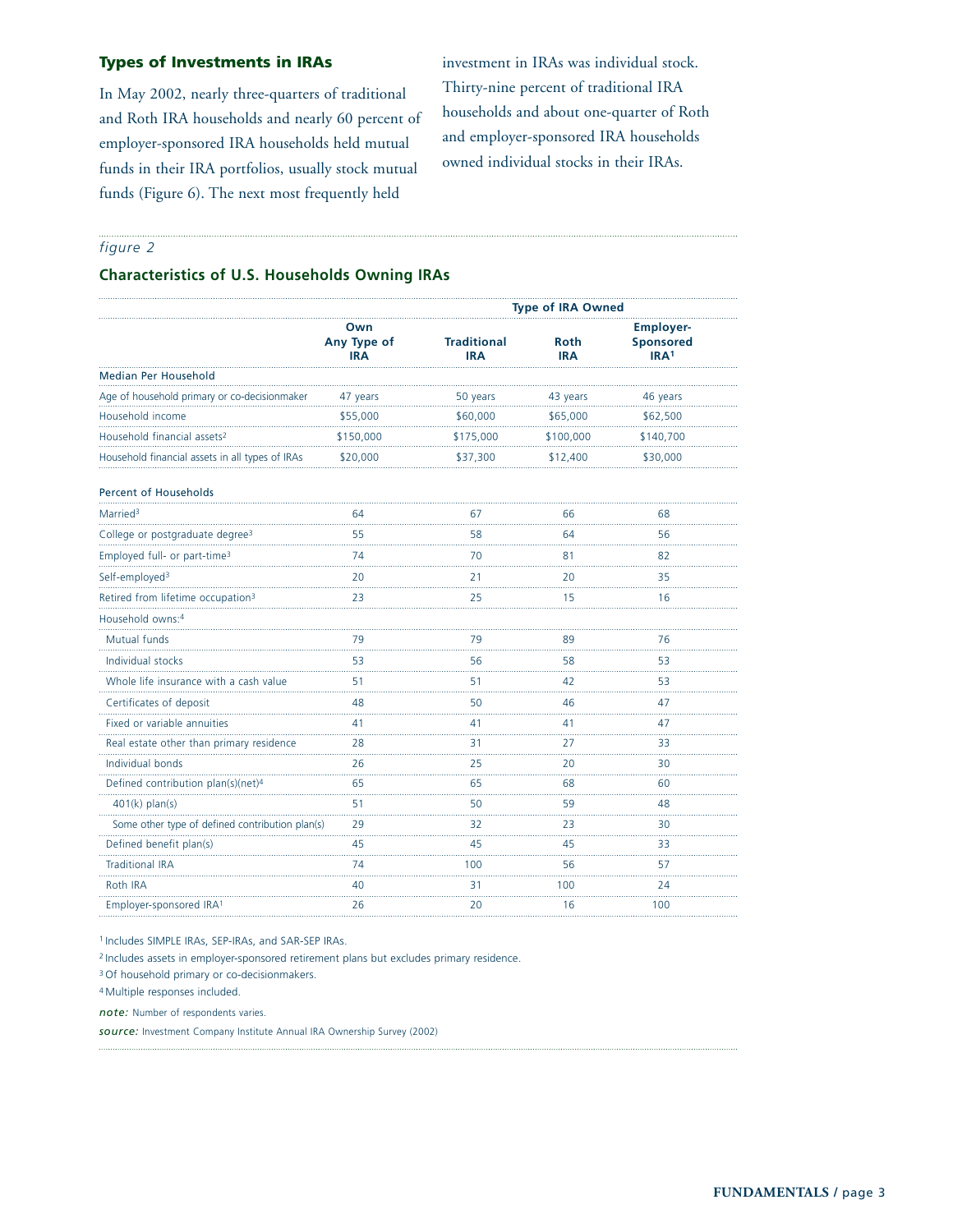## *figure 3*

## **Characteristics of U.S. Households Owning Traditional IRAs**

| Median Per Household                                                             |          |
|----------------------------------------------------------------------------------|----------|
| Amount in traditional IRAs                                                       | \$30,000 |
| Amount contributed to traditional IRAs in                                        |          |
| tax-year 2001 <sup>1</sup>                                                       | \$2,000  |
| Number of traditional IRAs owned                                                 | 1        |
| <b>Percent of Households</b>                                                     |          |
| Traditional IRA includes rollover from an employer-<br>sponsored retirement plan | 48       |
| Traditional IRA rollover due to:2,3                                              |          |
| Job change                                                                       | 65       |
| Retirement                                                                       | 23       |
| Laid off                                                                         | 3        |
| Contributed to a traditional IRA in tax-year 2001                                | 27       |
| Deducted a traditional IRA contribution in<br>tax-year 2001 <sup>1</sup>         | 50       |
| Made a withdrawal from a traditional IRA in<br>tax-year 2001                     | 17       |
| Planning to convert a traditional IRA to a Roth IRA                              | 8        |
| Own traditional IRA: <sup>2</sup>                                                |          |
| Respondent                                                                       | 88       |
| Spouse                                                                           | 46       |
| Dependent children                                                               | 4        |
| Number of traditional IRAs owned:                                                |          |
| One                                                                              | 51       |
| Two                                                                              | 29       |
| Three or more                                                                    | 20       |
| Year first traditional IRA was opened:                                           |          |
| Before 1984                                                                      | 34       |
| 1984 through 1993                                                                | 36       |
| 1994 through 1997                                                                | 11       |
| 1998 or later                                                                    | 19       |
| Where traditional IRAs are held <sup>:2</sup>                                    |          |
| Full-service brokerage                                                           | 34       |
| Bank or savings institution                                                      | 30       |
| Mutual fund company                                                              | 26       |
| Independent financial planning firm                                              | .<br>23  |
| Insurance company                                                                | 12       |
| Discount brokerage (net)                                                         | 11       |
| Discount brokerage with walk-in offices                                          | 10       |
| Discount brokerage that is only available online                                 | 2        |

*figure 4*

## **Characteristics of U.S. Households Owning Roth IRAs**

| Median Per Household                                                                |          |
|-------------------------------------------------------------------------------------|----------|
| Amount in Roth IRAs                                                                 | \$7,000  |
| Amount converted from traditional IRAs to Roth IRAs <sup>1</sup>                    | \$11,400 |
| Amount contributed to Roth IRAs in tax-year 2001 <sup>2</sup>                       | \$2,000  |
| Number of Roth IRAs owned                                                           | 1        |
| Percent of Households                                                               |          |
| Roth IRA was first IRA owned                                                        | 32       |
| Roth IRA was funded by a conversion from a traditional IRA                          | 22       |
| Contributed to a Roth IRA in tax-year 2001                                          | 41       |
| Roth IRA assets include assets initially from an employer-sponsored retirement plan | 16       |
| Made a withdrawal from a Roth IRA in tax-year 2001                                  | 5        |
| Own Roth IRA:3                                                                      |          |
| Respondent                                                                          | 86       |
| Spouse                                                                              | 38       |
| Dependent children                                                                  | 7        |
| Number of Roth IRAs owned:                                                          |          |
| One                                                                                 | 66       |
| Two                                                                                 | 23       |
| Three or more                                                                       | 11       |
| Year first Roth IRA was opened:                                                     |          |
| 1998                                                                                | 38       |
| 1999                                                                                | 20       |
| 2000                                                                                | 19       |
| 2001                                                                                | 15       |
| January through April 2002                                                          | 8        |
| Where Roth IRAs are held:3                                                          |          |
| Full-service brokerage                                                              | 29       |
| Mutual fund company                                                                 | 27       |
| Independent financial planning firm                                                 | 21       |
| Bank or savings institution                                                         | 17       |
| Discount brokerage (net)                                                            | 11       |
| Discount brokerage with walk-in offices                                             | 10       |
| Discount brokerage that is only available online                                    | 3        |
| Insurance company                                                                   | 6        |

<sup>1</sup> Of households whose Roth IRAs were funded by a conversion from a traditional IRA.

<sup>2</sup> Of households that contributed to a Roth IRA in tax-year 2001.

<sup>3</sup> Multiple responses included.

*note:* Number of respondents varies.

*source:* Investment Company Institute Annual IRA Ownership Survey (2002)

<sup>1</sup> Of households that contributed to traditional IRAs in tax-year 2001.

<sup>2</sup> Multiple responses included.

<sup>3</sup> Of households that "rolled over" employer-sponsored retirement plan assets into a traditional IRA.

*note:* Number of respondents varies.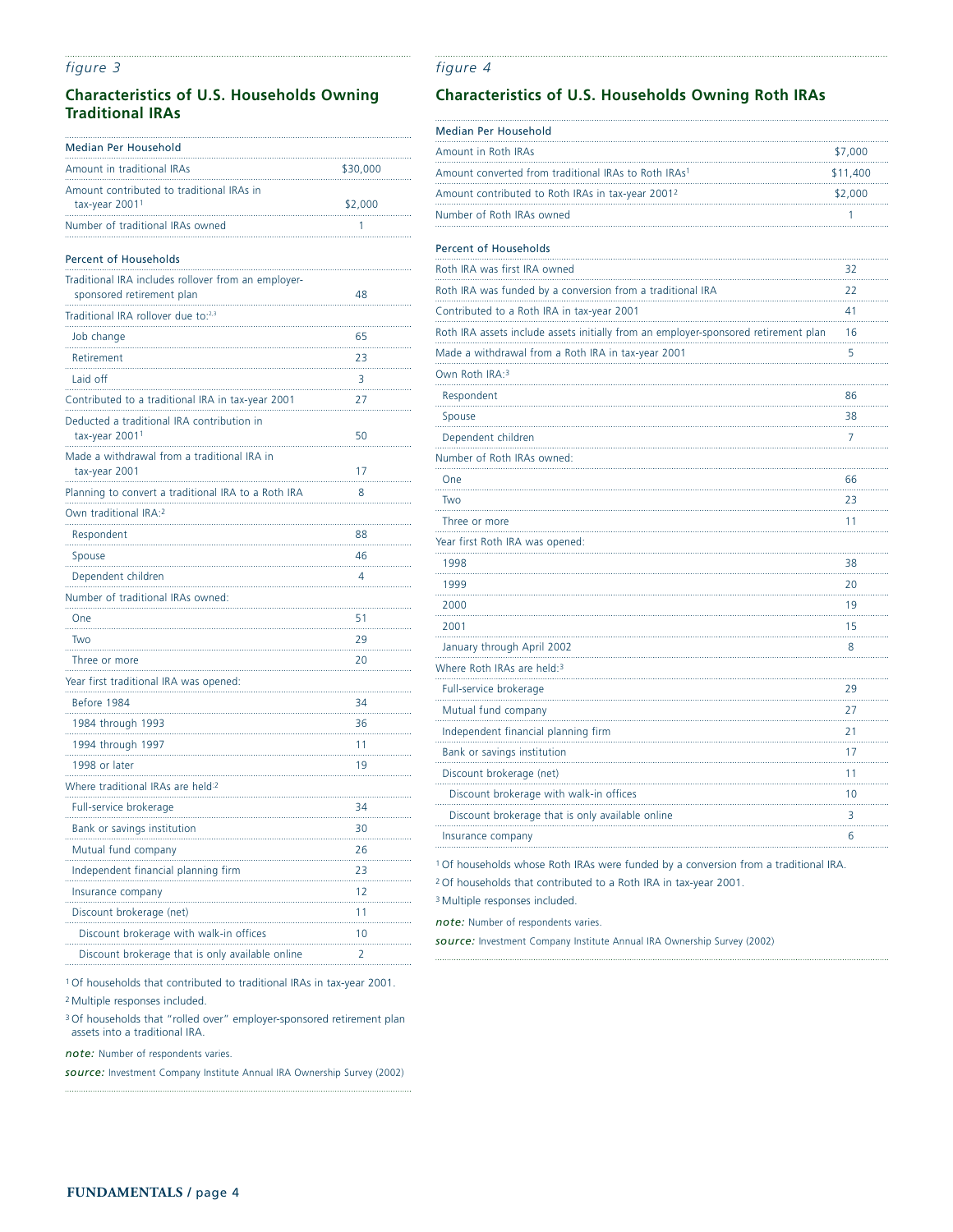# **Contributions to Traditional and Roth IRAs in Tax-Year 2001**

Twenty-seven percent of traditional IRA households —an estimated 9.4 million—contributed to their traditional IRA accounts in tax-year 2001, with a median contribution of \$2,000 per household (Figure 3). Traditional IRA contributors typically were younger and had fewer household financial assets than noncontributors, but they tended to have greater household incomes and greater assets in IRAs (Figure 7). Traditional IRA contributors were more likely than non-contributors to be married, employed, and have college or postgraduate degrees.

Forty-one percent of Roth IRA households an estimated 5.3 million—contributed to their Roth IRAs in tax-year 2001 (Figure 4). These households contributed a median of \$2,000 per household to their Roth IRAs. Roth IRA contributors tended to be younger and have lower household incomes and fewer household

## *figure 5*

## **Characteristics of Households Owning Roth IRAs by Year in Which First Roth IRA Was Opened**

|                                                 | Year in Which Household Opened<br><b>First Roth IRA</b> |               |
|-------------------------------------------------|---------------------------------------------------------|---------------|
|                                                 | 1998 or 1999                                            | 2000 or Later |
| <b>Median</b>                                   |                                                         |               |
| Age of household primary or co-decisionmaker    | 44 years                                                | 40 years      |
| Household income                                | \$79,300                                                | \$60,500      |
| Household financial assets <sup>1</sup>         | \$141,900                                               | \$55,400      |
| Household financial assets in all types of IRAs | \$15,000                                                | \$7,500       |
| Percent                                         |                                                         |               |
| Married <sup>2</sup>                            | 69                                                      | 64            |
| College or postgraduate degree <sup>2</sup>     | 65                                                      | 64            |
| Employed full- or part-time <sup>2</sup>        | 81                                                      | 81            |
| Self-employed <sup>2</sup>                      | 26                                                      | 13            |
| Retired from lifetime occupation <sup>2</sup>   | 18                                                      | 12            |
| Household owns:3                                |                                                         |               |
| Defined contribution plan(s)                    | 69                                                      | 66            |
| Defined benefit plan(s)                         | 47                                                      | 45            |
| <b>Traditional IRA</b>                          | 60                                                      | 46            |
| Employer-sponsored IRA4                         | 15                                                      | 11            |
| Roth IRA was first IRA opened                   | 27                                                      | 42            |

<sup>1</sup> Includes assets in employer-sponsored retirement plans but excludes primary residence.

<sup>2</sup> Of household primary or co-decisionmakers.

<sup>3</sup> Multiple responses included.

<sup>4</sup> Includes SIMPLE IRAs, SEP-IRAs, and SAR-SEP IRAs.

*note:* Number of respondents varies.

*source:* Investment Company Institute Annual IRA Ownership Survey (2002)

## *figure 6*

## **Investments Held in IRAs by Type of IRA Owned1**

*(percent of U.S. households owning each type of IRA)*

|                                                                                     |                               | <b>Type of IRA Owned</b>  |      |                                               |
|-------------------------------------------------------------------------------------|-------------------------------|---------------------------|------|-----------------------------------------------|
|                                                                                     | <b>Own Any Type</b><br>of IRA | Traditional<br><b>IRA</b> | Roth | <b>Employer-Sponsored</b><br>IRA <sup>2</sup> |
| Mutual funds (net)                                                                  | 66                            |                           |      |                                               |
| Stock mutual funds                                                                  |                               | 59                        |      |                                               |
| Bond mutual funds                                                                   |                               | 7h                        |      |                                               |
| Hybrid mutual funds                                                                 |                               | 18                        |      | 16                                            |
| Money market mutual funds                                                           |                               |                           |      |                                               |
| Individual stocks                                                                   | 35                            | 39                        | 24   |                                               |
| Bank savings accounts, money market deposit accounts, or<br>certificates of deposit |                               |                           |      |                                               |
| Annuities (net)                                                                     | 29                            | 28                        |      | 20                                            |
| Variable annuities                                                                  |                               | フコ                        |      |                                               |
| <b>Fixed annuities</b>                                                              |                               |                           |      |                                               |
| Individual bonds                                                                    |                               |                           |      |                                               |
| Other                                                                               |                               |                           |      |                                               |
|                                                                                     |                               |                           |      |                                               |

<sup>1</sup> Multiple responses included.

<sup>2</sup> Includes SIMPLE IRAs, SEP-IRAs, and SAR-SEP IRAs.

*note:* Number of respondents varies.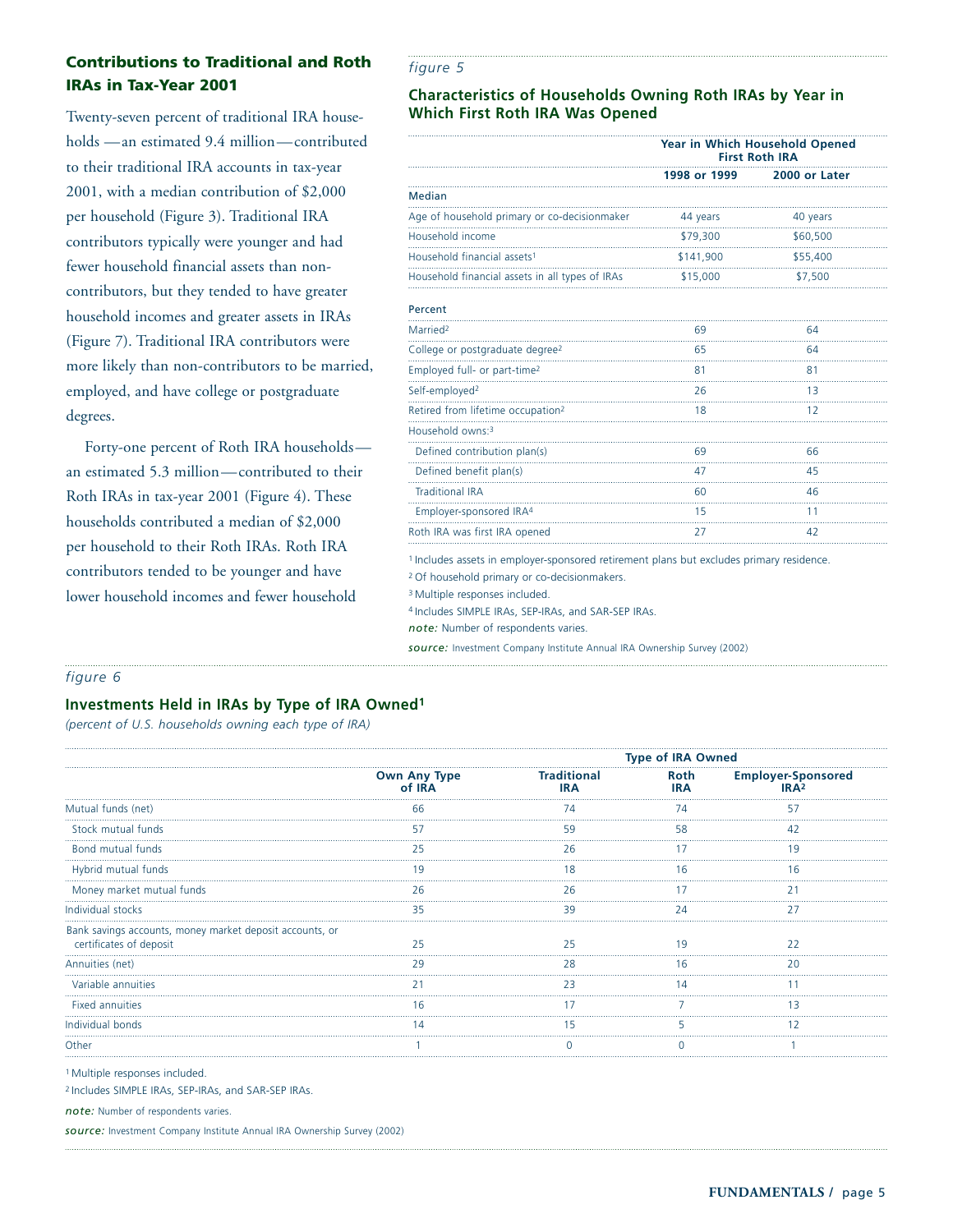financial assets than those who did not contribute to Roth IRAs (Figure 7). However, the median total IRA assets of Roth IRA contributors was lower than the median total assets of Roth IRA households that did not contribute in tax-year 2001.

# **Withdrawals from Traditional and Roth IRAs in Tax-Year 2001**

Seventeen percent of traditional IRA households an estimated 5.9 million—made withdrawals from their traditional IRAs in tax-year 2001 (Figure 3). The median amount withdrawn in tax-year 2001 was \$3,900 (Figure 8). The majority of those making withdrawals were taking required minimum distributions because a traditional IRA owner in the household was age 70½ or older. The median

income of households that made withdrawals from traditional IRAs was much lower than the median income of traditional IRA households that did not make withdrawals, but median household financial assets were much greater. Nearly 80 percent of the financial decisionmakers of households that made withdrawals from traditional IRAs were retired, and 30 percent were widowed.

Only 5 percent of Roth IRA households—an estimated 645,000—made withdrawals from their Roth IRAs in tax-year 2001 (Figure 4).6

#### *figure 7*

#### **Characteristics of Households Owning Traditional or Roth IRAs by Contribution Status in Tax-Year 2001**

|                                                    | <b>Traditional IRA Households</b> |                                                                                                                                                         | <b>Roth IRA Households</b>                                                                                   |                              |
|----------------------------------------------------|-----------------------------------|---------------------------------------------------------------------------------------------------------------------------------------------------------|--------------------------------------------------------------------------------------------------------------|------------------------------|
|                                                    |                                   | <b>Did Not</b><br><b>Contributed Contribute</b><br>to Traditional IRA to Traditional IRA<br>in Tax-Year 2001 <sup>1</sup> in Tax-Year 2001 <sup>2</sup> | <b>Contributed</b><br>to Roth IRA to Roth IRA<br>in Tax-Year 2001 <sup>3</sup> in Tax-Year 2001 <sup>4</sup> | Did Not<br><b>Contribute</b> |
| Median Per Household                               |                                   |                                                                                                                                                         |                                                                                                              |                              |
| Age of household primary or co-decisionmaker       | 46 years                          | 52 years                                                                                                                                                | 42 years                                                                                                     | 44 years                     |
| Household income                                   | \$64,000                          | \$50,000                                                                                                                                                | \$62,500                                                                                                     | \$65,000                     |
| Household financial assets <sup>5</sup>            | \$150,000                         | \$190,300                                                                                                                                               | \$96,500                                                                                                     | \$113,400                    |
| Household financial assets in all types of IRAs    | \$40,000                          | \$30,000                                                                                                                                                | \$10,000                                                                                                     | \$15.000                     |
| <b>Percent of Households</b>                       |                                   |                                                                                                                                                         |                                                                                                              |                              |
| Married <sup>6</sup>                               |                                   | 65                                                                                                                                                      | 63                                                                                                           | 64                           |
| College degree or postgraduate degree <sup>6</sup> | 62                                | 55                                                                                                                                                      | 61                                                                                                           | 65                           |
| Employed full- or part-time <sup>6</sup>           |                                   |                                                                                                                                                         |                                                                                                              |                              |
| Household has defined contribution plan(s)         | 72                                | 58                                                                                                                                                      | 69                                                                                                           | 6                            |

<sup>1</sup> Twenty-seven percent of households owning traditional IRAs contributed to a traditional IRA in tax-year 2001.

<sup>2</sup> Includes all households owning traditional IRAs that did not contribute to their traditional IRAs in tax-year 2001. Some of these households may have been ineligible to make deductible contributions.

<sup>3</sup> Forty-one percent of households owning Roth IRAs contributed to a Roth IRA in tax-year 2001.

<sup>4</sup> Includes all households owning Roth IRAs that did not contribute to their Roth IRAs in tax-year 2001. Some of these households may have been ineligible to contribute to Roth IRAs in tax-year 2001.

<sup>5</sup> Includes assets in employer-sponsored retirement plans but excludes primary residence.

<sup>6</sup> Of household primary or co-decisionmakers.

*note:* Number of respondents varies.

*source:* Investment Company Institute Annual IRA Ownership Survey (2002)

<sup>6</sup> The sample size of households that withdrew money from Roth IRAs in tax-year 2001 was too small for detailed analysis.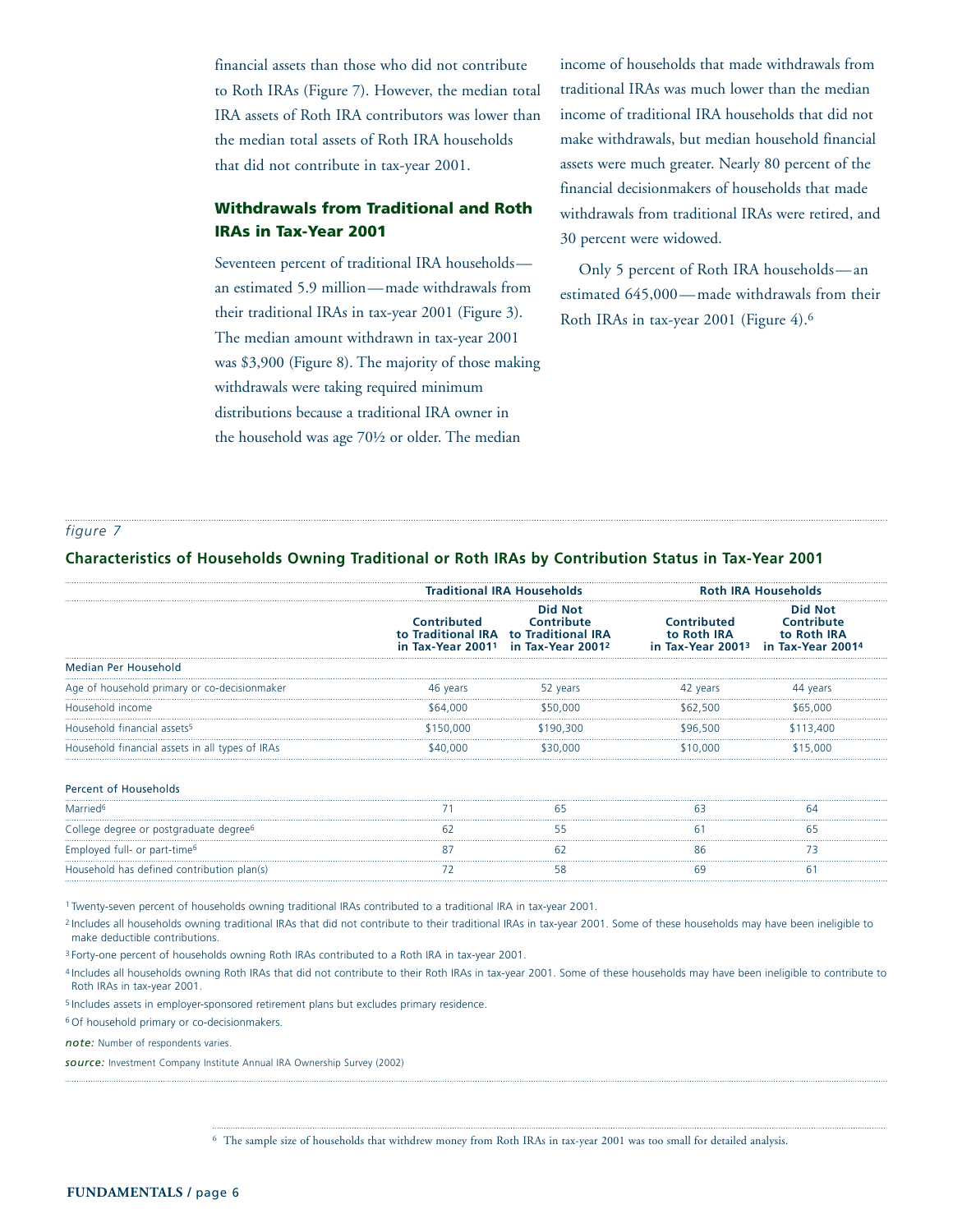## *figure 8*

## **Characteristics of Households Owning Traditional IRAs by Withdrawal Status in Tax-Year 2001**

|                                                                           | Made a<br>Withdrawal from a<br><b>Traditional IRA</b><br>in Tax-Year 20011 | Did Not Make a<br><b>Withdrawal from a</b><br><b>Traditional IRA</b><br>in Tax-Year 2001 <sup>2</sup> |
|---------------------------------------------------------------------------|----------------------------------------------------------------------------|-------------------------------------------------------------------------------------------------------|
| Median Per Household                                                      |                                                                            |                                                                                                       |
| Age of household primary or co-decisionmaker                              | 72 years                                                                   | 47 years                                                                                              |
| Household income                                                          | \$34,100                                                                   | \$65,000                                                                                              |
| Household financial assets <sup>3</sup>                                   | \$283,900                                                                  | \$175,000                                                                                             |
| Household financial assets in all types of IRAs                           | \$62,500                                                                   | \$30,000                                                                                              |
| Amount withdrawn from traditional IRA in tax-year 2001                    | \$3,900                                                                    | 0                                                                                                     |
| <b>Percent of Households</b>                                              |                                                                            |                                                                                                       |
| Married <sup>4</sup>                                                      | 54                                                                         | 70                                                                                                    |
| Widowed <sup>4</sup>                                                      | 30                                                                         | 3                                                                                                     |
| College degree or postgraduate degree <sup>4</sup>                        | 42                                                                         | 61                                                                                                    |
| Employed full- or part-time <sup>4</sup>                                  | 20                                                                         | 80                                                                                                    |
| Retired from lifetime occupation <sup>4</sup>                             | 79                                                                         | 15                                                                                                    |
| Reasons for withdrawal in tax-year 2001:5                                 |                                                                            |                                                                                                       |
| To take a required minimum distribution at age 70 <sup>1/2</sup> or older | 53                                                                         | <b>NA</b>                                                                                             |
| To buy a home                                                             | 7                                                                          | <b>NA</b>                                                                                             |
| To purchase investments outside of an IRA                                 | 5                                                                          | <b>NA</b>                                                                                             |
| To pay for health care                                                    | 4                                                                          | <b>NA</b>                                                                                             |
| To make a large purchase                                                  |                                                                            | <b>NA</b>                                                                                             |
| Other reasons                                                             | 20                                                                         | <b>NA</b>                                                                                             |

NA = Not applicable

<sup>1</sup> Seventeen percent of households owning traditional IRAs made withdrawals from traditional IRAs in tax-year 2001. The sample size is small.

<sup>2</sup> Eighty-three percent of households owning traditional IRAs did not make withdrawals from traditional IRAs in tax-year 2001.

<sup>3</sup> Includes assets in employer-sponsored retirement plans but excludes primary residence.

<sup>4</sup> Of household primary or responding co-decisionmakers.

<sup>5</sup> Multiple responses included.

*note:* Number of respondents varies.